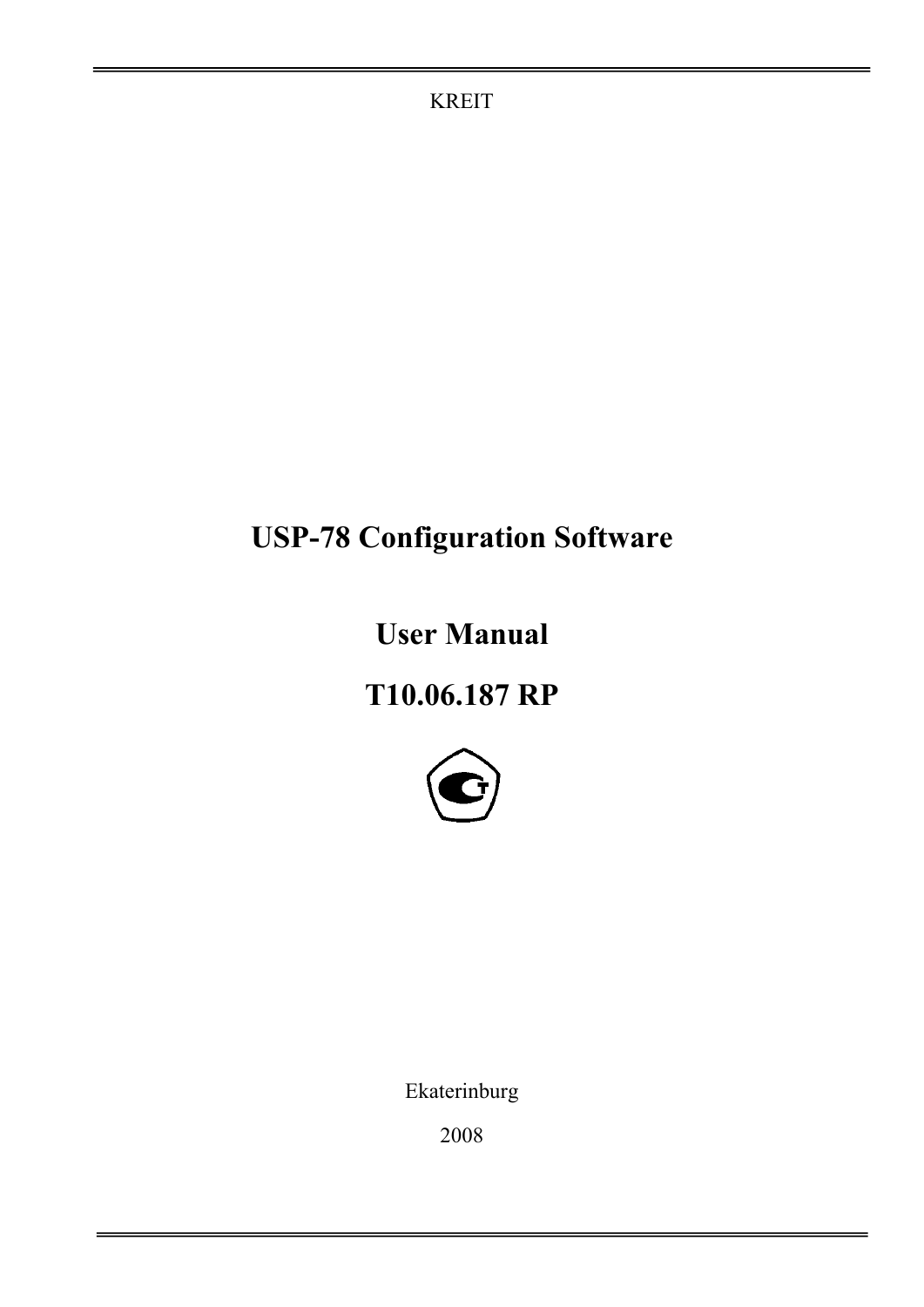# — 2 Т 10.06.187 RP

Revision 02 of 14.04.2008 © KREIT, 2008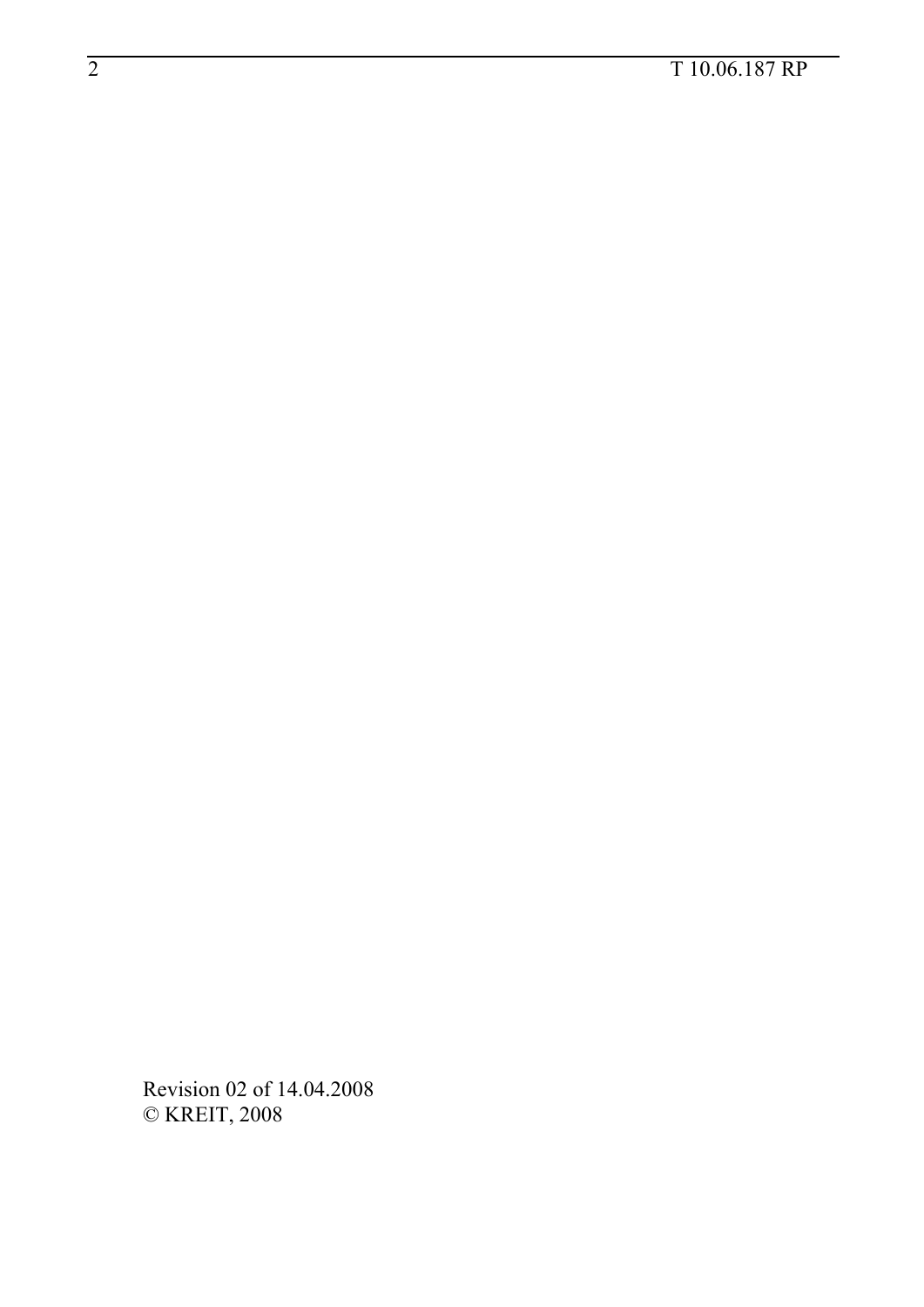## **TABLE OF CONTENTS**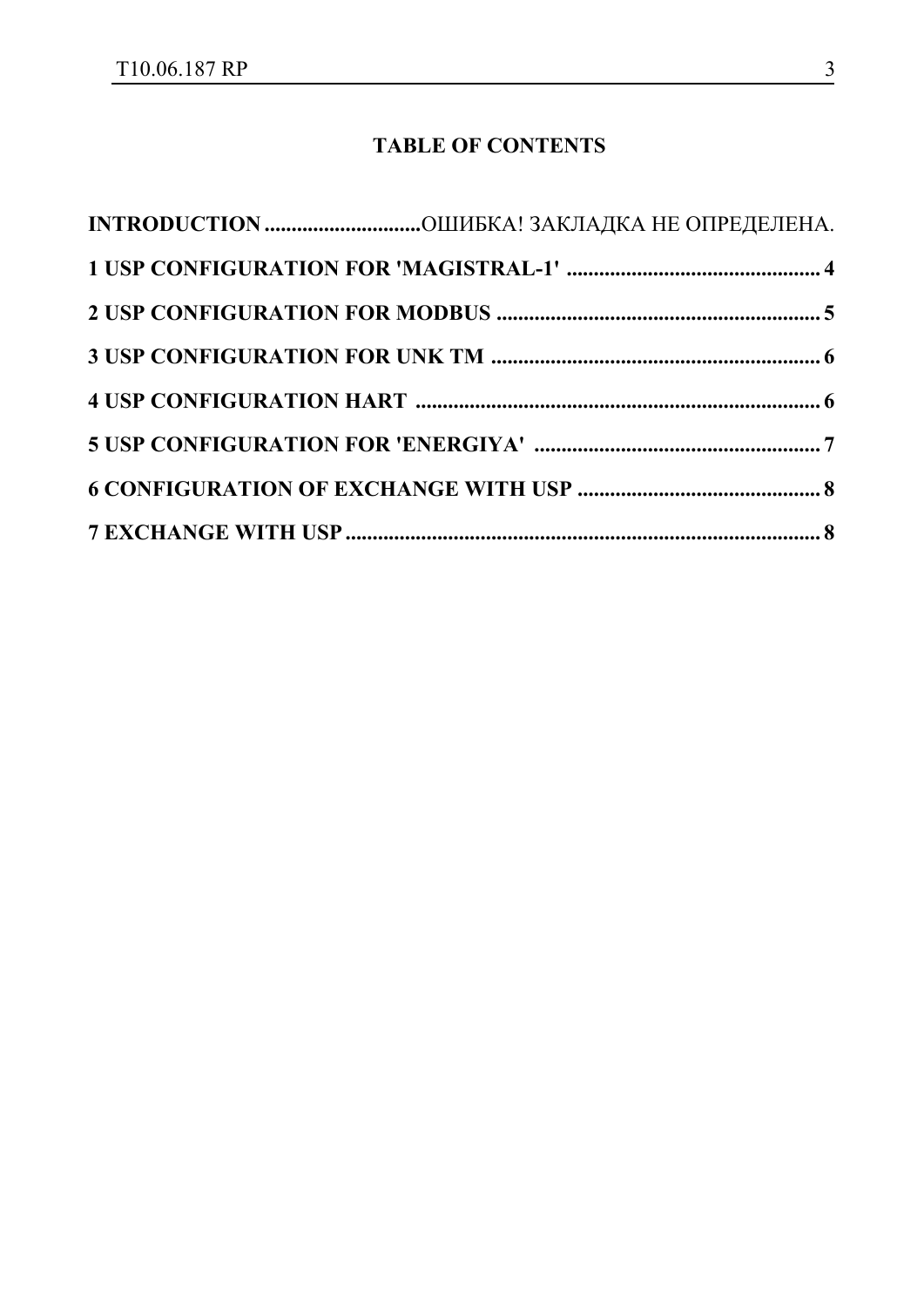#### **INTRODUCTION**

Configuration software **prusp78.exe** for USP-78 protocol converter (hereinafter referred to as 'USP') operates only in Windows 95/98/XP environment on IBM PC equipped with a 'mouse' and one vacant СОМ port for USP connection. After the software is executed a new or corrected USP programming file is created with a name set by the user and extension **.usp**. It may be recorded into USP memory immediately using the 'record' mode of the program **prusp78.exe**, and saved in an arbitrary catalogue on the disk for further correction. The software allows to configure USP for the following variants: Magistral-1, Magistral-2 and 'Inkomsystem' Automated Control System, Kazan, (Modbus protocol), UNK TM (Superflow imitation), dispatch system of Metran group, Chelyabinsk (HART protocol), 'Energiya'.

#### **1 USP configuration for Magistral-1**

1.1 In order to prepare the USP configuration file, run **prusp78.exe**. Choose 'file' in main menu, and select it. Load the existing configuration file or create a new one by choosing 'Magistral-1' option. Go back to main menu level, please note that after the file opening, additional sections 'DB path' and 'USP settings' will appear in the menu. In 'DB path' section specify a path to the database of Tekon-20 controllers. The 'USP settings' menu includes the following options: 'General settings', 'List of controllers', 'Group parameters', 'Common RS', 'Intelligent RS.'

1.2 USP general features, described in section 2.3.2 'TEKON-20 parameters' in 'Protocol converter USP-78. Operating manual', are set in 'General settings'. The settings procedure is clear from the image on the screen.

1.3 The 'List of controllers' option opens a window where controllers incorporated into specific remote stations (RS) are set. Right-click to open the menu with the following options: 'Add controller', 'Remove controller' and 'Enter task queue'. In 'Add controller', the required controller is set by selection of the task queue related to this controller (a file with .tsk extension). The controller's network number is taken from the set file; if required, it can be manually changed.

'Enter task queue' may be used if USP settings parameters have been read from the device, and it is necessary to connect these parameters and controller with its task queue.

1.4 'Group parameters' opens a window where the required group parameters (see item 2.3.2.16 of 'Protocol Converter USP-78. Operation Manual') are chosen from the set list of controllers. Controllers' parameters are represented in the form of a window displaying a tree of task queues and their parameters. Left-click on the selected parameter, place it into one of the four group parameters by clicking the arrow button.

 1.5 'Intelligent RS' initially opens a window with subunit numbers in the form of buttons. Some of them already having at least one configured telemetry parameter in the selected file are marked as 'yes', and the others are marked as 'no.' In order to select the required RS, left-click on it. A window containing 4 possible telemetry op-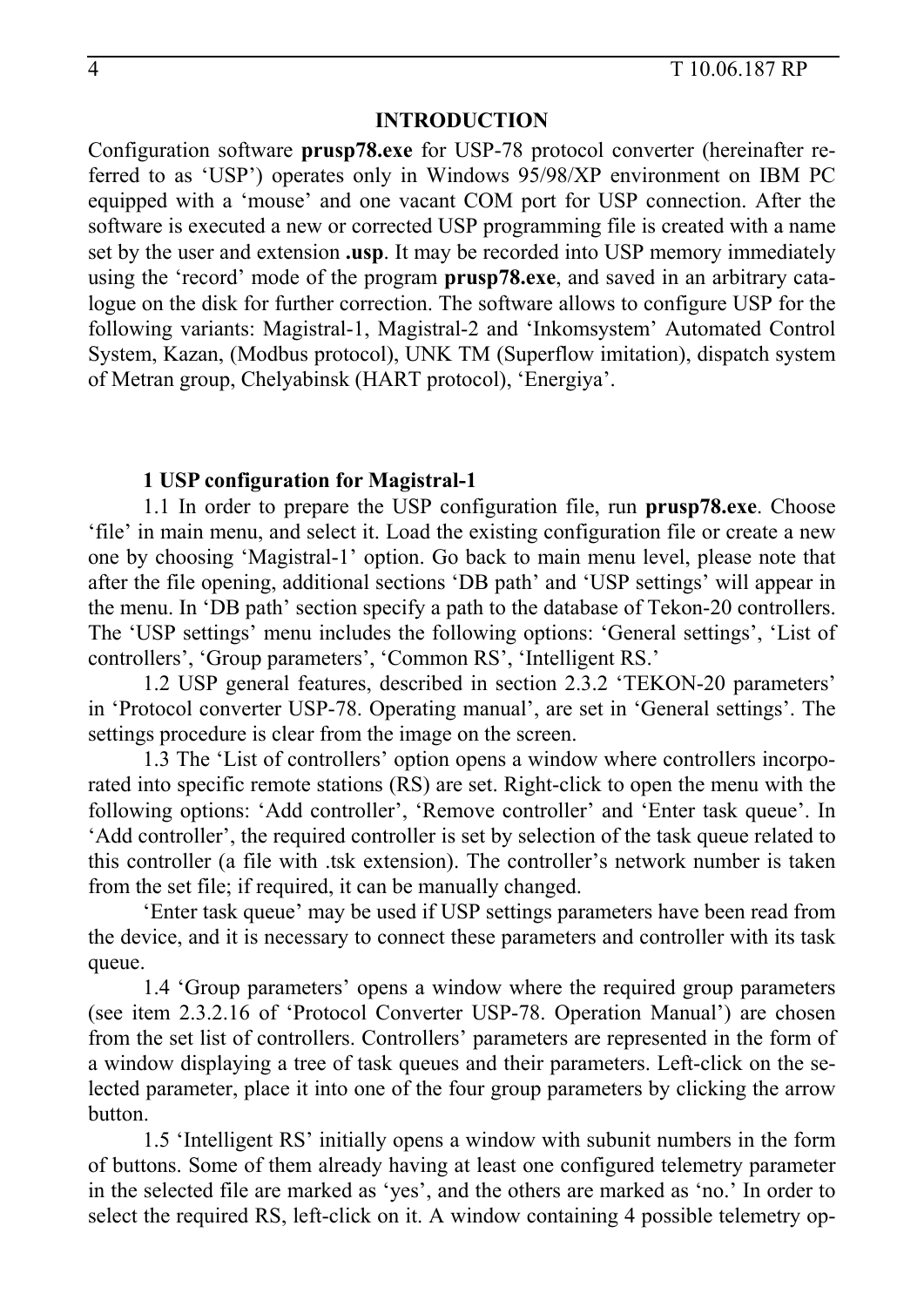erations appears. Left-click on the operation you need. Select 'parameter' if there was no data in the field earlier. Choose the required parameter from the window containing the tree of parameters, and click 'place' button. After this, go to the next operation. When RS is configured, close the window.

1.6 Initially 'Common RS' opens a window with subunit numbers. Distribute the subunits by types, to do that, chose it from a drop-down list in the window located to the right from the subunit number, in order to display the drop-down list of types. Choose the required type, and left click on it. To view or correct it, choose a subunit from those set on TC or TS. Left-click on the subunit number, a setting window appears.

1.6.1 For TC subunit, choose one of 6 possible operations by clicking the respective radio button. If this operation was not chosen earlier, click 'signal' radio button. Choose the required signal from the window containing the tree of possible supervisory control signals, and click 'place' button. After this, go to the next operations.

1.6.2 For TS subunit, choose the required teleoperation by clicking the respective radio button with numbers from 1 to 4, and the required position, by clicking on the radio button with position numbers from 1 to 8. If this operation was not chosen earlier, click 'signal' radio button. Choose the required signal from the window containing the tree of possible signals, and click the 'place' button. After this, go to the next operations.

1.7 When file is correct, save it under the required name through 'save' or 'save as…' operation of 'file' section in main menu, and start to input the information into USP memory.

#### **2 USP configuration for Modbus**

2.1 In order to prepare USP configuration file, run **prusp78.exe**. Choose 'file' section in main menu and enter it. Load the existing configuration file or create a new one by choosing 'Modbus' option. Go back to main menu level, please note that after the file opening, additional sections 'DB path' and 'USP settings' will appear in the menu. In 'DB path' section, it is required to specify a path to the database of Tekon-20 controllers. 'USP settings' menu includes the following options: 'General settings', 'List of controllers', 'Group parameters', 'TC', 'TS, 'Float-point TM.'

2.2 'General settings', 'List of controllers' and 'Group parameters' are described in items 1.2, 1.3, 1.4 hereof.

2.3 In any other menu option, the main window is opened, the left part of which contains a table with the list of all possible parameters of this type. The table rows are numbered from 1 to the maximum possible number. Empty rows containing no links to the Modbus addresses contain the word 'no'; the other rows contain the Modbus addresses assigned to them in decimal form. The tree of parameters of the set controllers is located in the right part of the window.

In order to place the parameter into the required table cell, place the cursor onto this cell by left-clicking on it. Then, choose the parameter by left-clicking on it, and click 'place' button.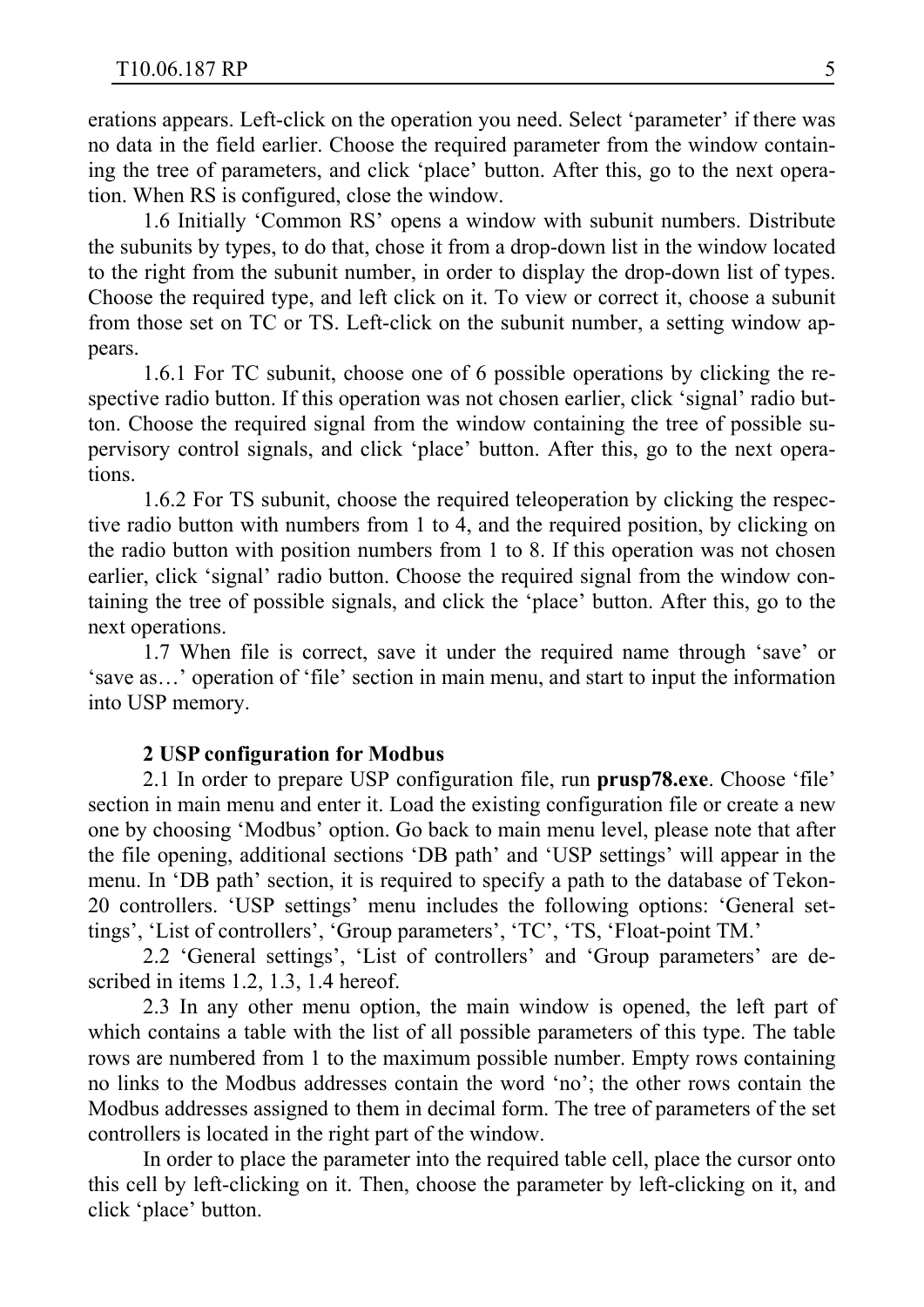In order to remove the unnecessary address, place the cursor onto the table cell containing it by left-clicking on it. Right-click on it, a menu with 'Delete' will appear. The program will request confirmation, and if the user agrees, it will remove the parameter.

2.4 When configuring TC, always assign oddly even **Coil** numbers, it is controlled by the software. For configuration of TS and telemetry with float-point parameters, register numbers are arbitrary.

2.5 When file is correct, save it under the required name through 'save' or 'save as…' operation of 'file' section in main menu, and start to input the information into USP memory.

#### **3 USP configuration for UNK TM**

3.1 In order to prepare the USP configuration file, run **prusp78.exe**. Choose 'file' section in the main menu and enter it. Load the existing configuration file, or create a new one by choosing 'UNK TM' option. After going back to the main menu level, please note that after the file opening, additional sections 'DB path' and 'USP settings' will appear in the menu. In the 'DB path' section, it is required to specify a path to the database of Tekon-20 controllers. The 'USP settings' menu includes the following options: 'General settings', 'List of controllers', 'Calculator.'

3.2 'General settings' and 'List of controllers' are described in items 1.2, 1.3 hereof.

3.3'Calculator' opens a window, the left part of which contains a table with a list of parameters for three pipelines. When choosing a controller for any pipeline, or left-clicking any parameter (if they are already set), the tree of controller parameters is opened in the right part of the window.

In order to select a controller, left-click on the respective table cell, and a dropdown list of the set controllers will appear.

In order to place the parameter into the required table cell, place the cursor onto this cell by left-clicking on it. Then, choose the parameter by left-clicking on it, and click 'place' button.

In order to remove a parameter from the table, place the cursor on the table cell containing it by left-clicking on it. Right-click, a menu with 'Delete parameter' and 'Delete pipeline' options will appear. It is possible to delete a separate parameter and an entire pipeline. The program will request confirmation, and if the user agrees, it will delete either the parameter or the entire pipeline. The user does not set the depth of hour archives; it shall be defined by the archive parameter set.

3.4 When file is correct, save it under the required name through 'save' or 'save as…' operation of 'file' section in main menu, and start to input the information into USP memory.

#### **4 USP configuration for HART**

4.1 In order to prepare the USP configuration file, run **prusp78.exe**. Choose the 'file' section in the main menu and enter it. Load the existing configuration file or create a new one by choosing 'HART.' After going back to the main menu level,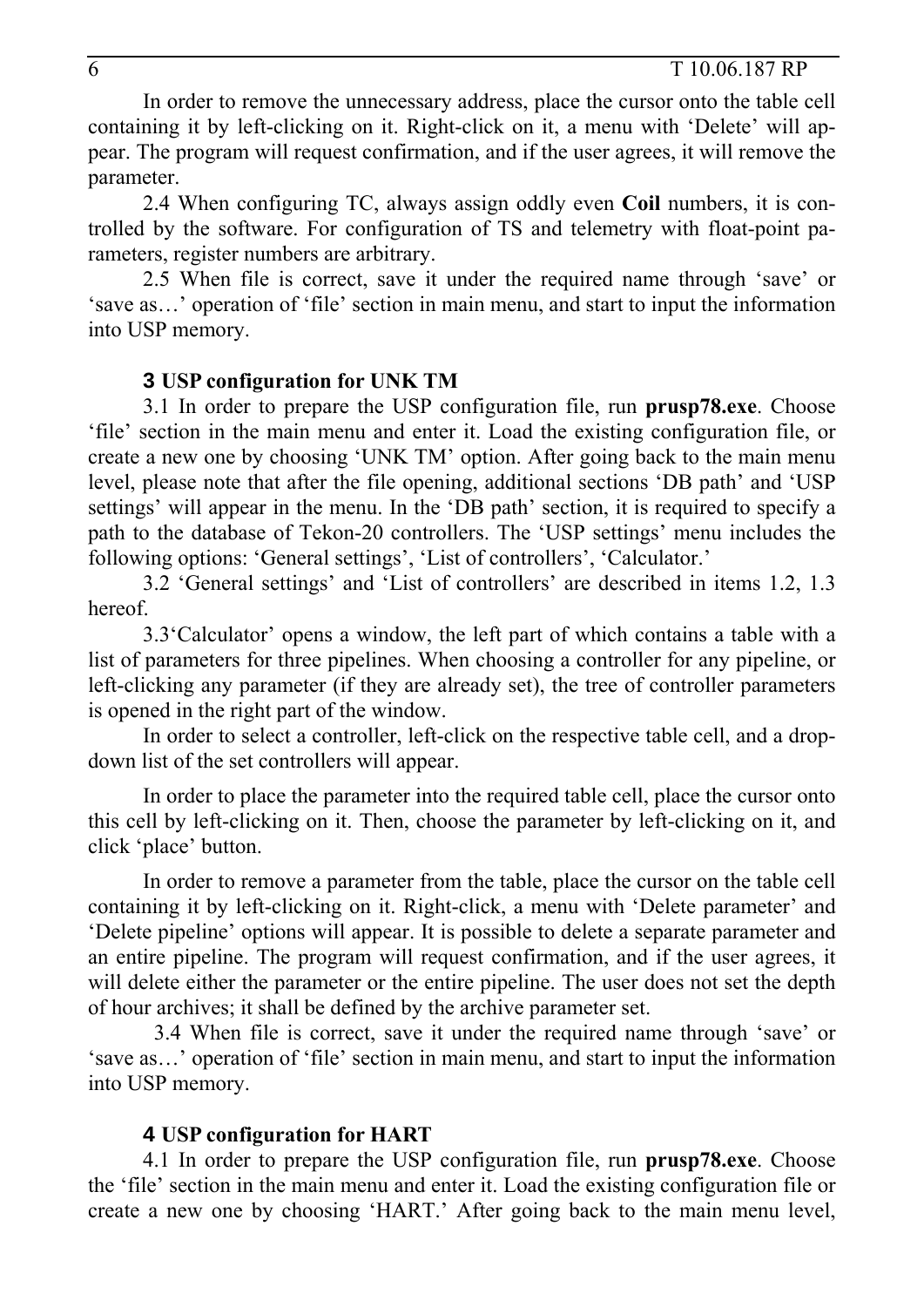please note that after the file opening, additional sections 'DB path' and 'USP settings' will appear in the menu. In 'DB path', it is necessary to specify a path to the database of Tekon-20 controllers. The 'USP settings' menu includes the following options: 'General settings', 'List of controllers', 'Parameters setting.'

4.2 'General settings' and 'List of controllers' are described in items 1.2, 1.3 hereof.

4.3 'Parameters setting' opens a window, the upper part of which contains a window 'Device reference number' which changes from 1 to 16 in a drop-down list.

 A table with a list of parameters is located in the left part of the window. During controller selection or if the controller is already set, a tree of this controller parameters opens in the right part of the window.

Enter hexadecimal numbers reflecting the required device type, number and code in three table cells.

In order to select a controller, left-click on the respective table cell and a dropdown list of the set controllers will appear.

In order to place the parameter into the required table cell, place the cursor onto this cell by left-clicking on it. Then, choose the parameter by left-clicking on it and click 'place' button.

In order to delete a parameter from the table, place the cursor on the table cell containing it by left-clicking. Right-click on it, a menu with 'Delete' will appear. The program will request confirmation, and if the user agrees, it will delete the parameter. If 'CAN address of HART device module' parameter is deleted, all parameters for this device are deleted as well. The user does not set the depth of hourly archives; it shall be defined by the archive parameter set.

4.4 When file is correct, save it under the required name through the 'save' or 'save as…' operation of the 'file' section of the main menu, and start to input the information into USP memory.

#### **5 USP configuration for 'Energiya'**

5.1 In order to prepare USP configuration file, run **prusp78.exe**. Choose 'file' section in main menu and enter it. Load the existing settings file or create a new one by choosing 'Energiya'. After going back to the main menu level, please note that after the file opening, additional sections 'DB path' and 'USP settings' will appear in the menu. In the 'DB path' section, it is necessary to specify a path to the database of Tekon-20 controllers. The 'USP settings' menu includes the following options: 'General settings', 'List of controllers', 'Group parameters', 'Comb busbar', 'TS.'

5.2 'General settings', 'List of controllers', 'Group parameters' are described in items 1.2, 1.3, 1.4 hereof.

5.3 'Comb busbar' opens a window, the left part of which contains a table with a list of comb busbar parameters. During controller selection or if the controller is already set, a tree of this controller parameters opens in the right part of the window.

In order to select a controller, left-click on the respective table cell and a dropdown list of the set controllers will appear.